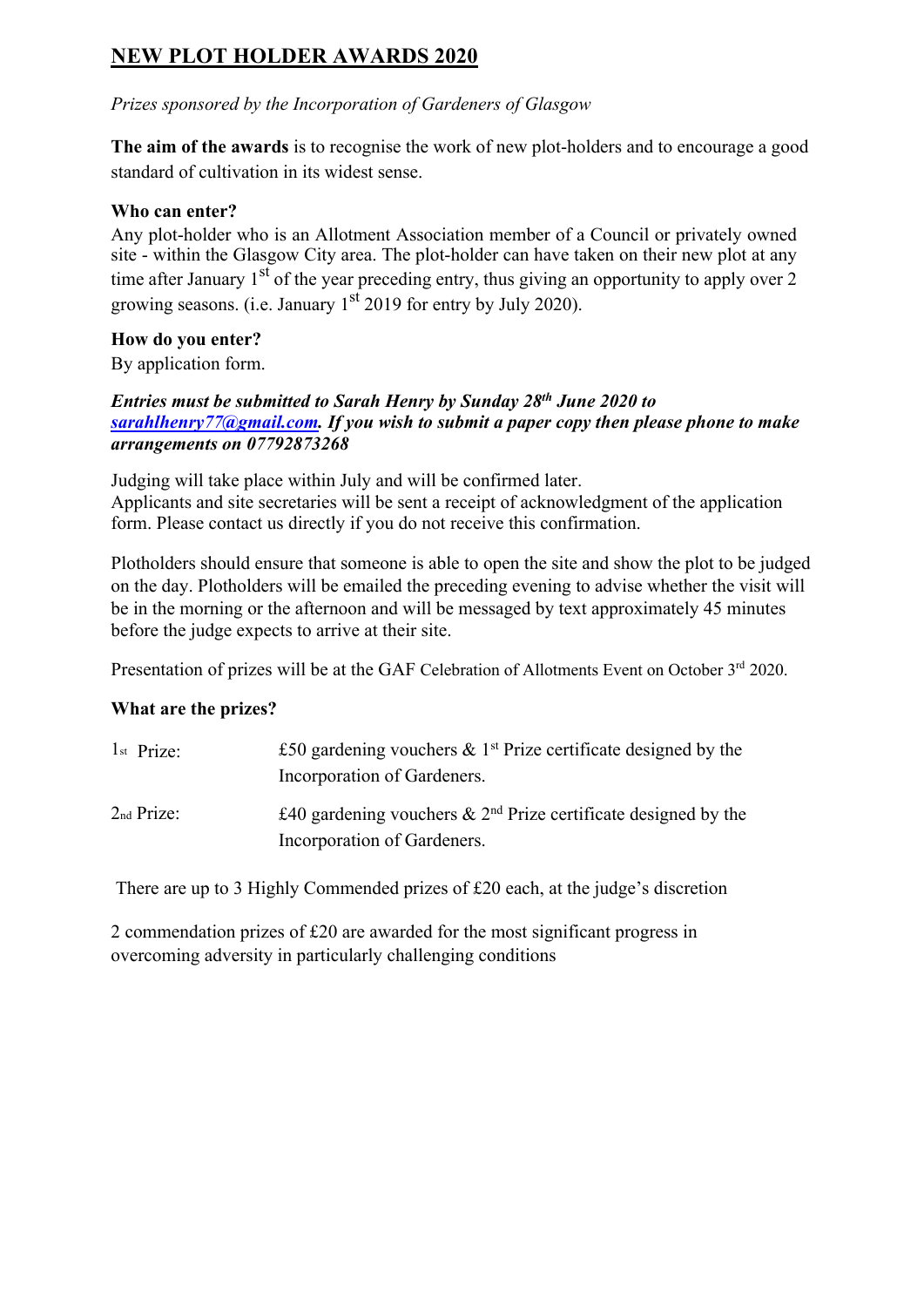### **Judging Criteria**

### *A short description of the state of the plot when it was assigned must be included with the entry form, along with photographs of the state of the plot at assignment.*

Areas of judging & awarding of points:

- 1. **Overall Growing Plan -** including attention to sustainability and biodiversity in both the process and your desired outcomes in matters like rainwater harvesting, mulching, soil care, understanding of crop rotation etc **(maximum 20 points)**
- 2. **Overall appearance** general tidiness, evidence of planning  $\&$ organisation. Appropriate proportion of the plot as growing space. Structures if present, such as sheds and greenhouses should be in a serviceable state of repair. **(maximum 20 points)**
- 3. **Cultivation** should be generally weed-free with evidence of on-going cultivation. A variety of healthy plants - vegetables, fruit and flowers - should be growing. Appropriate weed-control strategies are acceptable for areas not yet cultivated. **(maximum 20 points)**
- 4. **Paths, hedges and boundaries** including frontage should be tidy and clear of pernicious weeds. **(maximum 10 points)**
- 5. **Systems and methods** of composting rainwater harvesting and water conservation should be evident. Evidence of an understanding of biodiversity and soil care and nurture. **(maximum 20 points)**
- 6. Evidence of your **contribution to the wider allotment community** including supporting other new allotmenteers, contributing to the care of communal areas, contributing to committee, contributing to open days etc **(maximum 10 points)**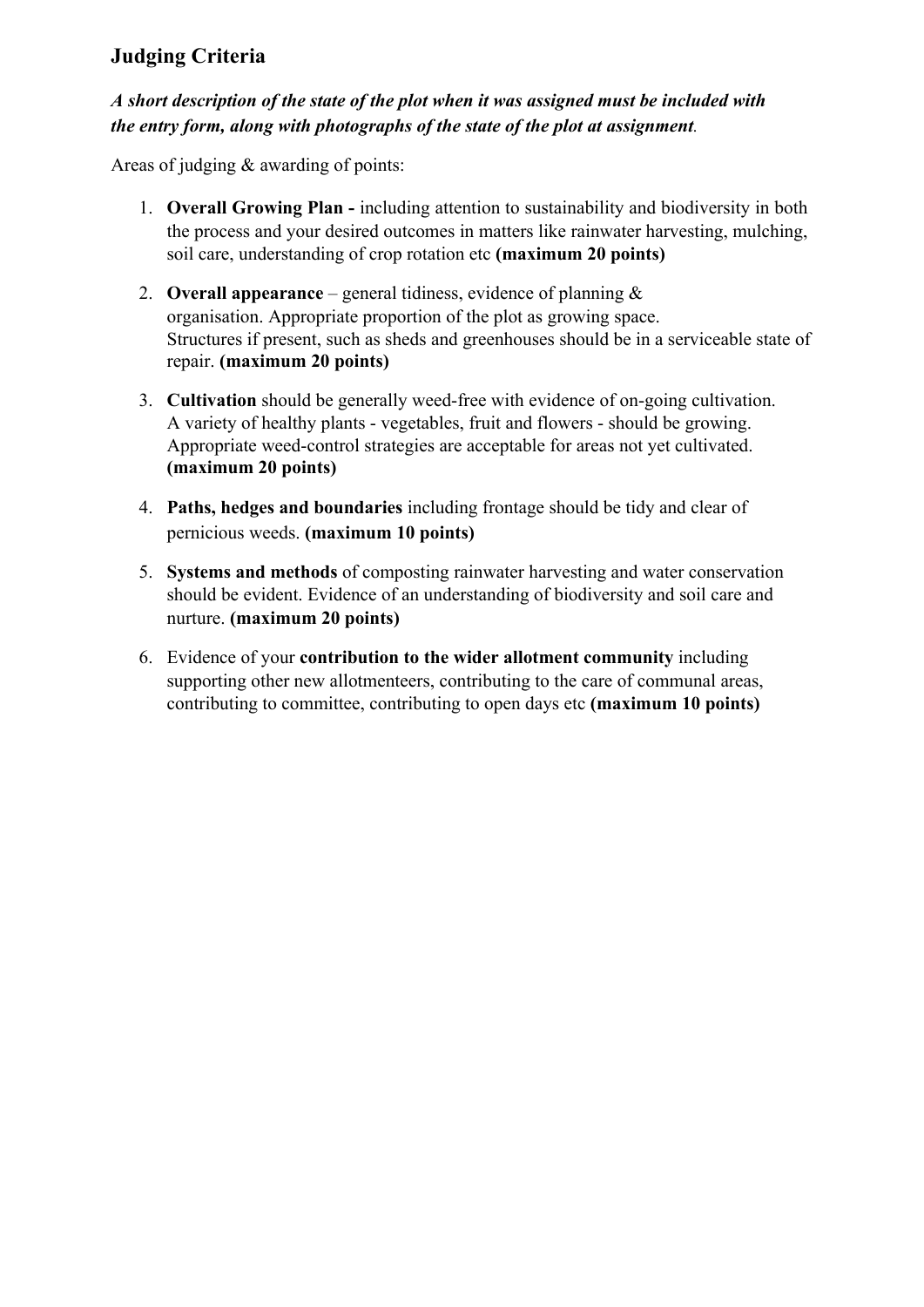# **New Plot-holder Awards Entry form 2019**

| <b>NAME</b>              |  |
|--------------------------|--|
|                          |  |
| <b>HOME ADDRESS</b>      |  |
|                          |  |
|                          |  |
|                          |  |
|                          |  |
| <b>EMAIL ADDRESS</b>     |  |
|                          |  |
| <b>TELEPHONE</b>         |  |
| <b>NUMBER</b>            |  |
|                          |  |
| <b>ALLOTMENT SITE</b>    |  |
| <b>PLOT NUMBER</b>       |  |
|                          |  |
| <b>DATE PLOT</b>         |  |
| <b>ASSIGNED</b>          |  |
| Site Secretary name      |  |
|                          |  |
| Site Secretary telephone |  |
| number                   |  |
| Site secretary email     |  |
| address                  |  |

## *PLEASE COMPLETE A SHORT PARAGRAPH FOR ALL SECTIONS. (max 200 words per section)*

Description of your plot when it was assigned. If you have them, attach photos to the application.